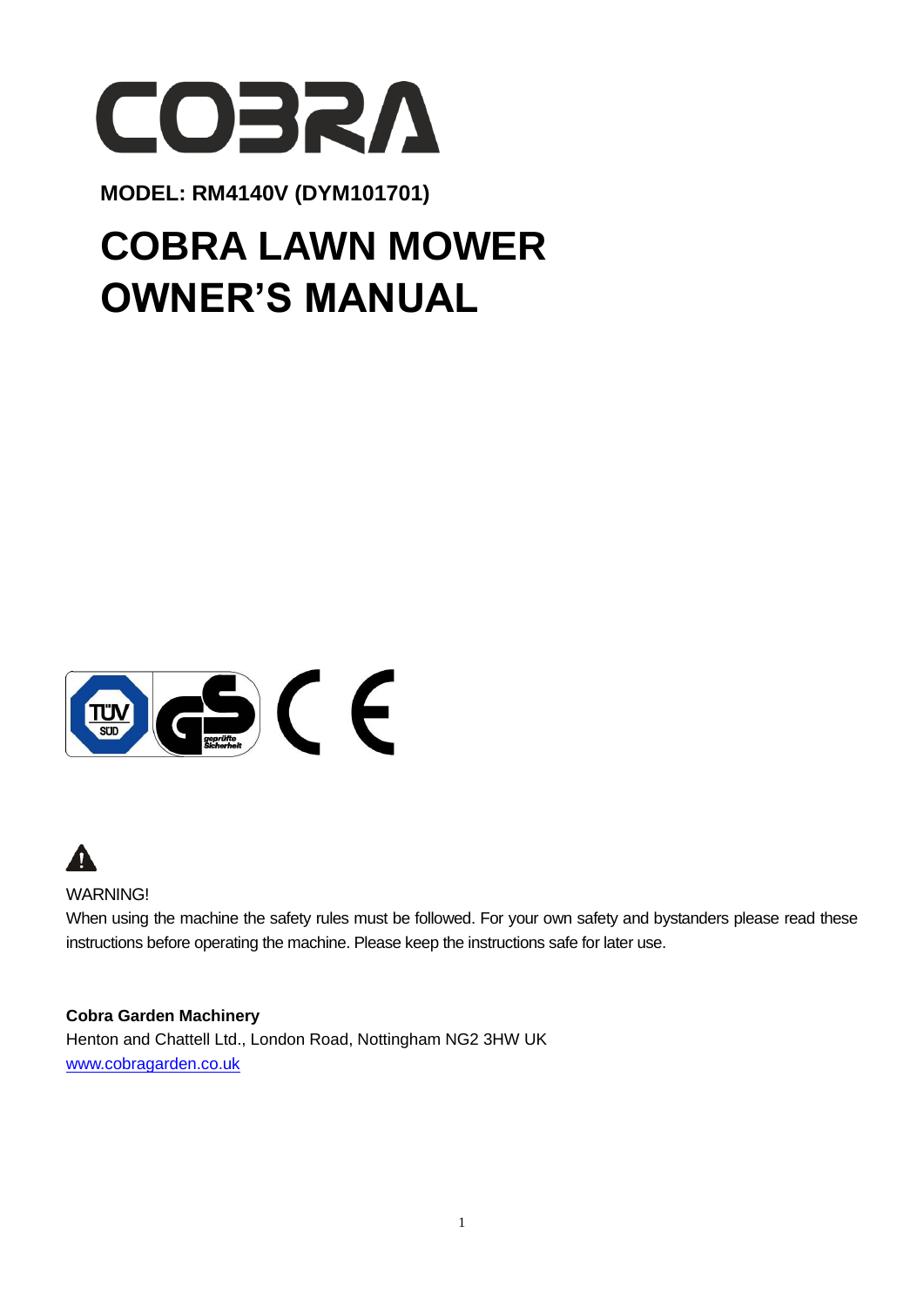## **CONTENT**

| SECTION 6 ADJUSTMENT OF CUTTING HEIGHT [1111] [111] ALLOWING ADJUSTMENT OF CUTTING HEIGHT |  |
|-------------------------------------------------------------------------------------------|--|
|                                                                                           |  |
|                                                                                           |  |
|                                                                                           |  |
|                                                                                           |  |
|                                                                                           |  |
| SECTION 12 ENVIRONMENTALLY FRIENDLY DISPOSAL [1,1,1,1,1,1,1,1,1,1,1,1,17]                 |  |
|                                                                                           |  |
|                                                                                           |  |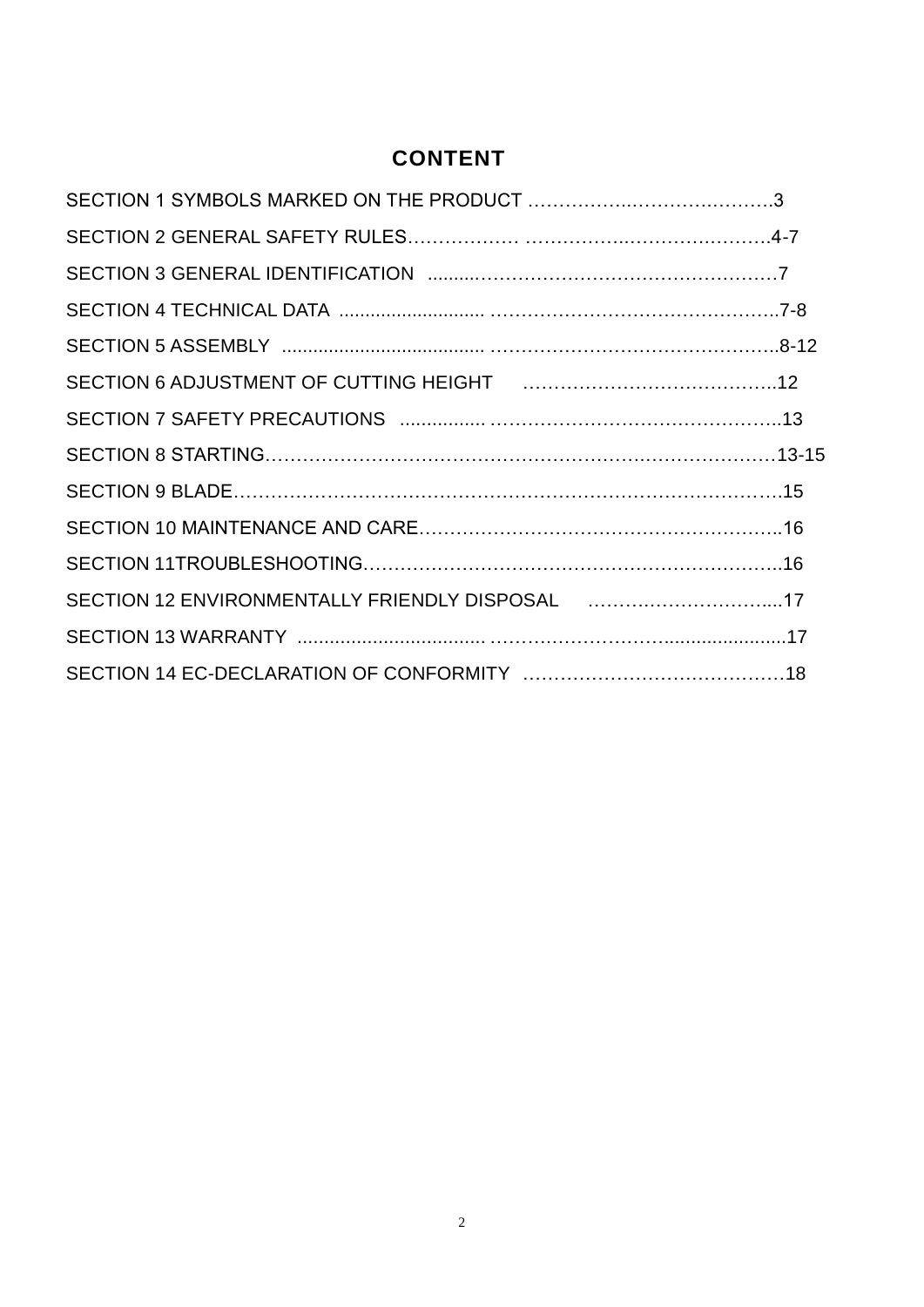#### **KNOW YOUR LAWN MOWER**

Read this manual carefully, observing the recommended safety instructions before, during and after using your lawn mower. Following these simple instructions will also maintain your lawn mower in good working order. Familiarize yourself with the controls on your mower before attempting to operate it, but above all, be sure you know how to stop your mower in an emergency. Retain this user manual and all other literature with your mower for future reference.

#### **1. SYMBOLS MARKED ON THE PRODUCT**



Read this instruction book carefully before using the lawn mower and keep it in a safe place for future reference.



Keep bystanders away.



Beware of sharp blades. Blades continue to rotate after the motor is switched off.



Switch off isolator key before adjusting, cleaning and before leaving the product unattended for any period.



The charger is intended for indoor use only.



Wear eye and ear protection.



The machine is protected against ingress of water drops from a vertical direction



Do not expose to rain or damp conditions.



Do not operate on inclines greater than 15. Mow across the face of slopes, never up and down.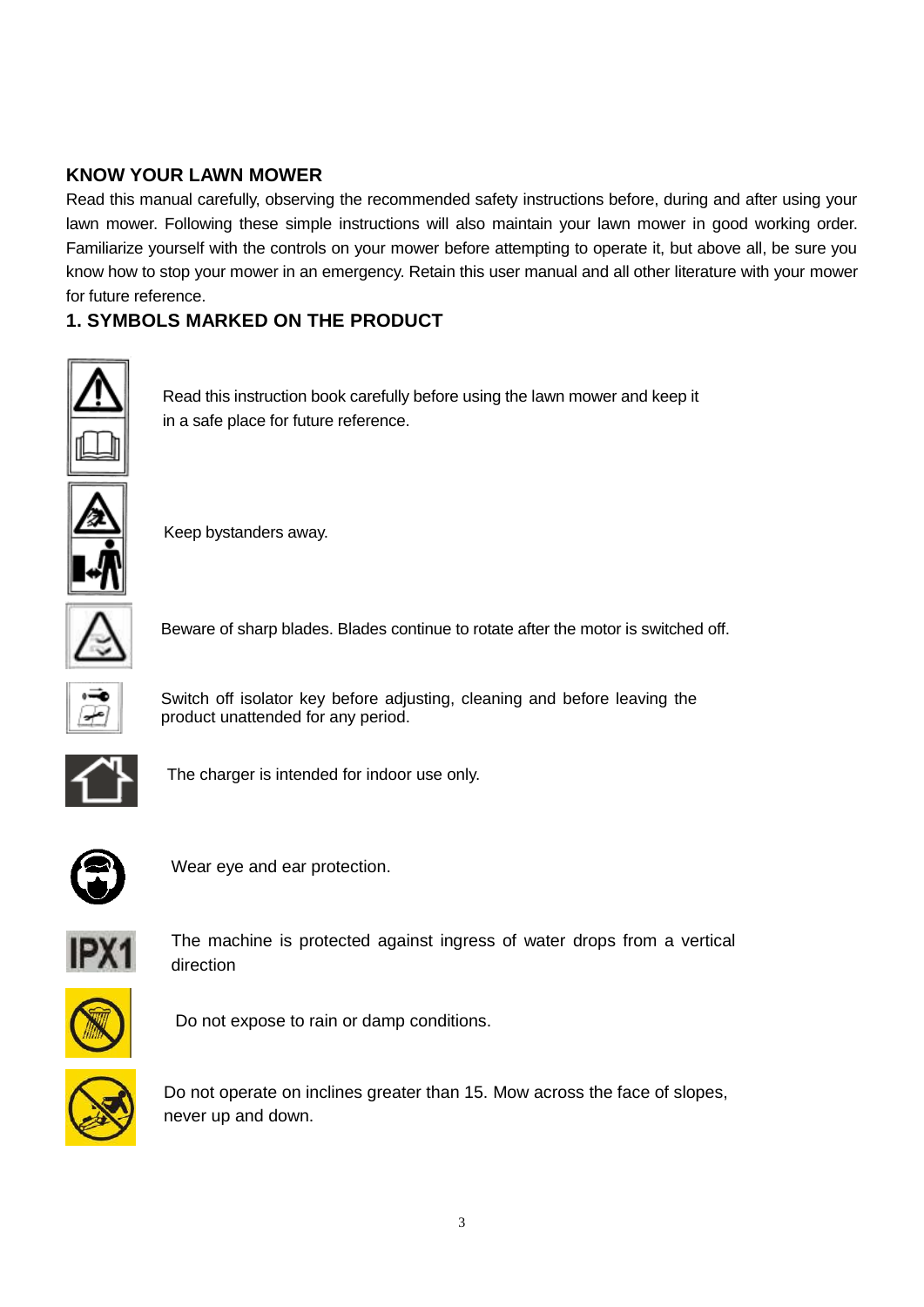

CE Marking

The product meets demands and regulations set by the European Community.

WEEE Marking



CAUTION! Unusable power tools do not belong with domestic waste. They must be taken to a communal collecting point for environmentally friendly disposal in accordance with local regulations.

#### **Battery Disposal:**

Old Accumulators and batteries must not be added to household waste, but should be disposed of in accordance with the applicable legislation.

Take unusable rechargeable batteries to the dealer's or community's battery collection point.

#### **Disposing of the packaging:**

The packaging is made of cardboard and separately labeled foil which is also recyclable.

Take these materials to a recycling centre.

#### **Disposing of the packaging:**

The packaging is made of cardboard and separately labeled foil which is also recyclable.

Take these materials to a recycling centre.



#### **Battery packs/batteries: Li-lon**

Do not dispose of batteries into household waste, water or fire. Battery packs/batteries must be collected, recycled or disposed of in an environmentally -friendly way.

#### **Only for EC countries:**

Defective or dead batteries must be recycled according to the directive 91/157/EC



Noise level marking. Your tool noise is not more than 92dB.

## **SAFFTY ALERT SYMBOL:**

Indicates caution or warning may be used in conjunction with other symbols or pictures.

#### **2. GENERAL SAFETY RULES**

The purpose of the safety rules is to attract your attention to possible dangers. The safety symbols and the explanations with them, require your careful attention and understanding. The safety warnings do not by themselves eliminate any danger. The instruction or warnings they give are not substitutes for proper accident prevention measures.

**WARNING:** Failure to follow a safety warning can result in serious injury to yourself or to others. Always follow the safety precautions to reduce the risk of fire, electric shock and personal injury. Save owners manual and review frequently for continuing safe operation and instructing others who may use this tool.

**WARNING:** This machine produces an electromagnetic field during operation. This field may under some circumstances interfere with active or passive medical implants. To reduce the risk of serious or fatal injury, we recommend persons with medical implants to consult their physician and the medical implant manufacturer before operating this machine.

**WARNING:** The operation of any tool can result in foreign objects being thrown into your eyes, which can result in eyes severely damaged. Before beginning power tool operation, always wears safety goggles or safety glasses with side shields and a full face shield when needed. We recommend wide vision safety masks for use over eyeglasses or standard safety glasses with side shield.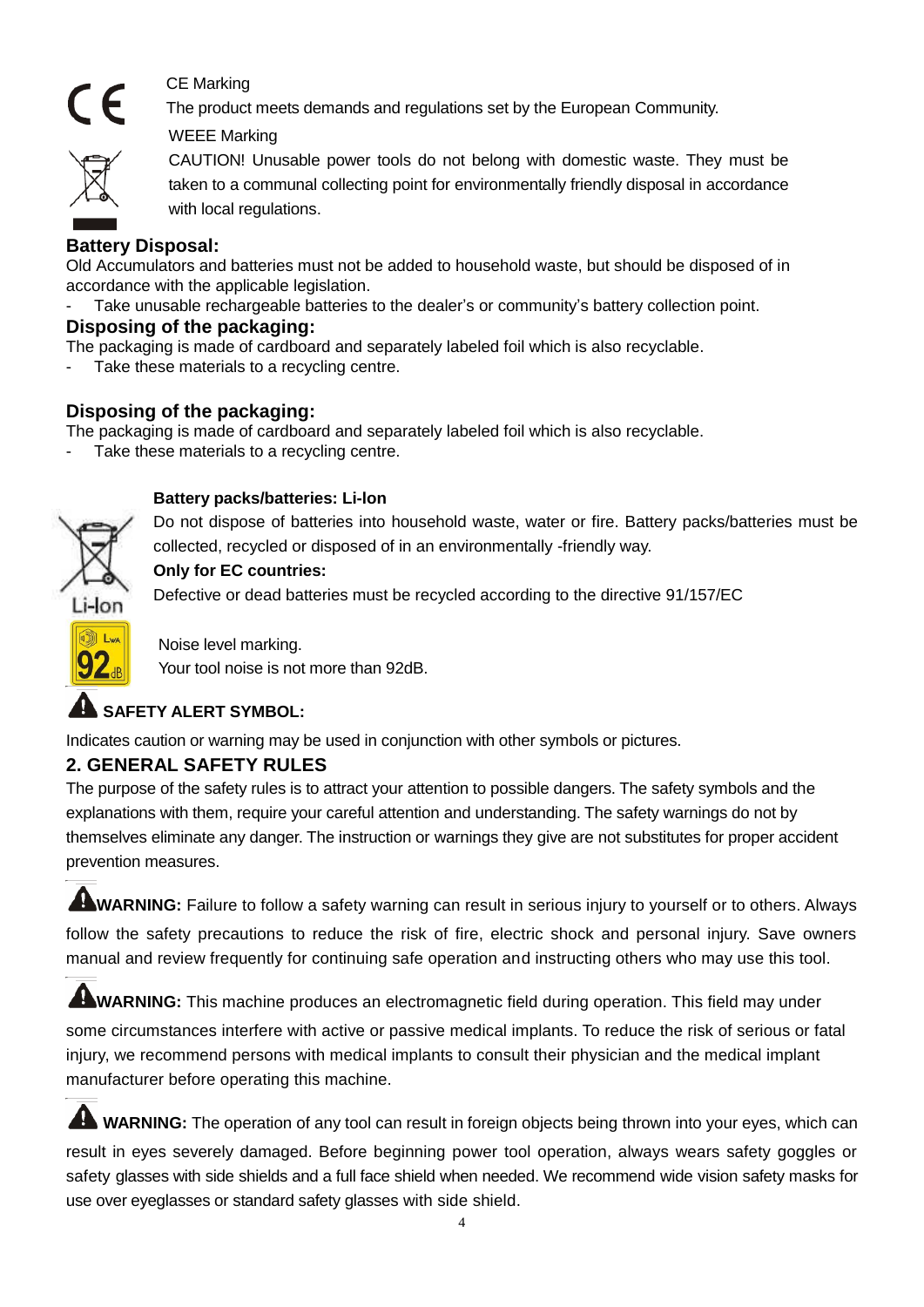#### **IMPORTANT**

#### **READ CAREFULLY BEFORE USE.**

#### **KEEP FOR FUTURE REFERENCE.**

- 1) Read the instructions carefully. Be familiar with the controls and the proper use of the equipment.
- 2) Never allow children or people unfamiliar with these instructions to use the lawnmower. Local regulations can restrict the age of the operator
- 3) Never mow while people, especially children, or pets are nearby.

4) Keep in mind that the operator or user is responsible for accidents or hazards occurring to other people or their property.

5) While mowing, always wear substantial footwear and long trousers. Do not operate the equipment when barefoot or wearing open sandals; Avoid wearing clothing that is loose fitting or that has hanging cords or ties.

6) Thoroughly inspect the area where the equipment is to be used and remove all objects which can be thrown by the machine.

7) Before using, always visually inspect to see that the blades, blade bolts and cutter assembly are not worn or damaged. Replace worn or damaged blades and bolts in sets to preserve balance. Replace damaged or unreadable labels.

- 9) Mow only in daylight or in good artificial light.
- 10) Avoid operating the equipment in wet grass, where feasible.
- 11) Always be sure of your footing on slopes.

12) Walk, never run.

- 13) For rotary mowers; mow across the face of slopes, never up and down.
- 14) Exercise extreme caution when changing direction on slopes.
- 15) Do not mow excessively steep slopes.
- 16) Use extreme caution when reversing or pulling the lawnmower towards you.

17) Stop the blades if the lawn mower has to be tilted for transportation when crossing surfaces other than grass, and when transporting the lawn mower to and from the area to be mowed.

18) Never operate the lawnmower with defective guards, or without safety devices, for example deflectors and/or grass catchers, in place.

19) Start or switch on the motor carefully according to instructions and with feet well away from the blades.

20) Do not tilt the lawnmower when starting switching on the motor, except if the lawnmower has to be tilted for starting. In this case, do not tilt it more than absolutely necessary and lift only the part which is away from the operator.

- 21) Do not start the motor when standing in front of the discharge chute.
- 22) Do not put hands or feet near or under rotating parts. Keep clear of the discharge opening at all times.
- 23) Never pick up or carry a lawnmower while the motor is running.

24) Stop the motor and switch off the isolator key. Make sure that all moving parts have come to a complete stop. -whenever you leave the machine

- before clearing blockages or unclogging chute
- before checking, cleaning or working on the lawnmower
- after striking a foreign abject. Inspect the lawnmower for damage and make repairs before restarting and operating the lawnmower
- If the lawnmower starts to vibrate abnormally (check immediately)
- inspect for damage
- replace or repair any damage parts.
- check for and tighten any loose parts.
- 25) Stop the mower, whenever you leave the lawnmower
- 26) Keep all nuts, blots and screws tight to be sure the equipment is in safe working condition.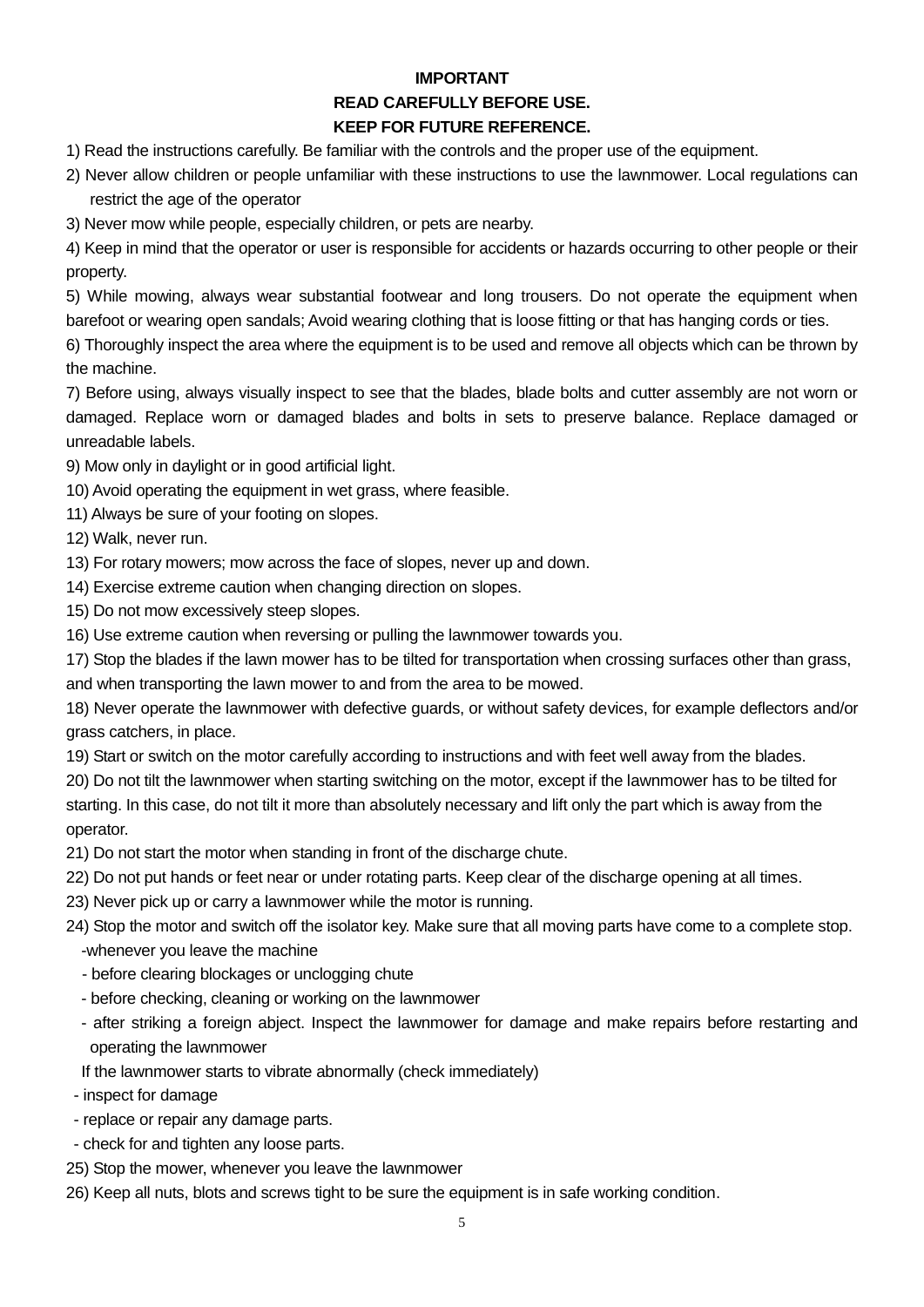- 27) Check the grass catcher frequently for wear or deterioration.
- 28) Replace worn or damaged parts for safety.
- 29) Children are not allowed to use the machine.
- 30) This appliance is not intended for use by persons with reduced physical, sensory or mental capabilities, or lack of experience and knowledge, unless they have been given supervision or instruction concerning use of the appliance by a person responsible for their safety.
- 31) Be careful during adjustment of the machine to prevent entrapment of the fingers between moving blades and fixed parts of the machine.
- 32) Always allow the machine to cool before storing.
- 33) After use and before storage, remove the battery from the machine and check for damage.

34) When servicing the blades be aware that, even though the power source is switched off, the blades can still be moved.

35) Replace worn or damaged parts for safety; Use only genuine replacement parts and accessories.

- 37)Recharge only with the charger specified by the manufacture .Using a charge with an incompatible battery pack may create a risk of fire.
- 38)Use power tools only with specifically designated battery packs .Use of any other battery packs may create a risk of injury and fire.
- 39When battery pack is not in use, keep it away from other metal objects like, paper clips ,coin, keys, nails, screws, or other small metal objects, that can make a connection from one terminal to another. Shorting the battery terminals together may cause burns or a fire.
- 40) If the battery is damaged, liquid may be ejected from the battery:
	- -If contact accidentally occurs, flush with water.

-If liquid contacts eyes seek medical help immediately. Liquid ejected from the battery may cause irritation or burns.

#### **Safety Advice for Rechargeable Battery and Charger**

Use only the battery provided with the lawn mower and the provided charger.

Protect the battery and the battery charger from humidity and damp conditions.

Do not operate the battery charger outdoors.

When it is not in use or before cleaning and servicing, disconnect the battery charger from the power supply. Take special care of the battery. Avoid dropping it onto any hard surface and do not subject it to pressure or any other form of mechanical stress. Keep the battery away from extreme heat and cold.

Do not open or attempt to repair the battery or the battery charger. If any parts are defective, have them repaired by a qualified technician or send them to our service department for repair.

Only charge the battery at an ambient (surrounding air) temperature between 0ºC and +40ºC.

A charged battery can be used to power the machine under ambient temperature conditions between -20 ºC and +40 ºC. When not in use, store the battery in a dry place between 10ºC and 30ºC.

**Recharge the battery as soon as the mower's performance starts to decline. DO NOT CONTINUE** using product with its battery in a depleted condition. **The battery is not fully charged at the factory.** Before attempting to use it, it must be fully charged firstly.



Never short-circuit the battery or expose it to moisture. Do not store it together with any metal parts which could short-circuit the contacts. The battery could overheat, start burning or explode. If any person comes into contact with acid or similar internal fluids or substances contained in the battery, wash off these substances immediately with plenty of water. If these substances make contact with the eyes, rinse with plenty of water and visit a doctor immediately.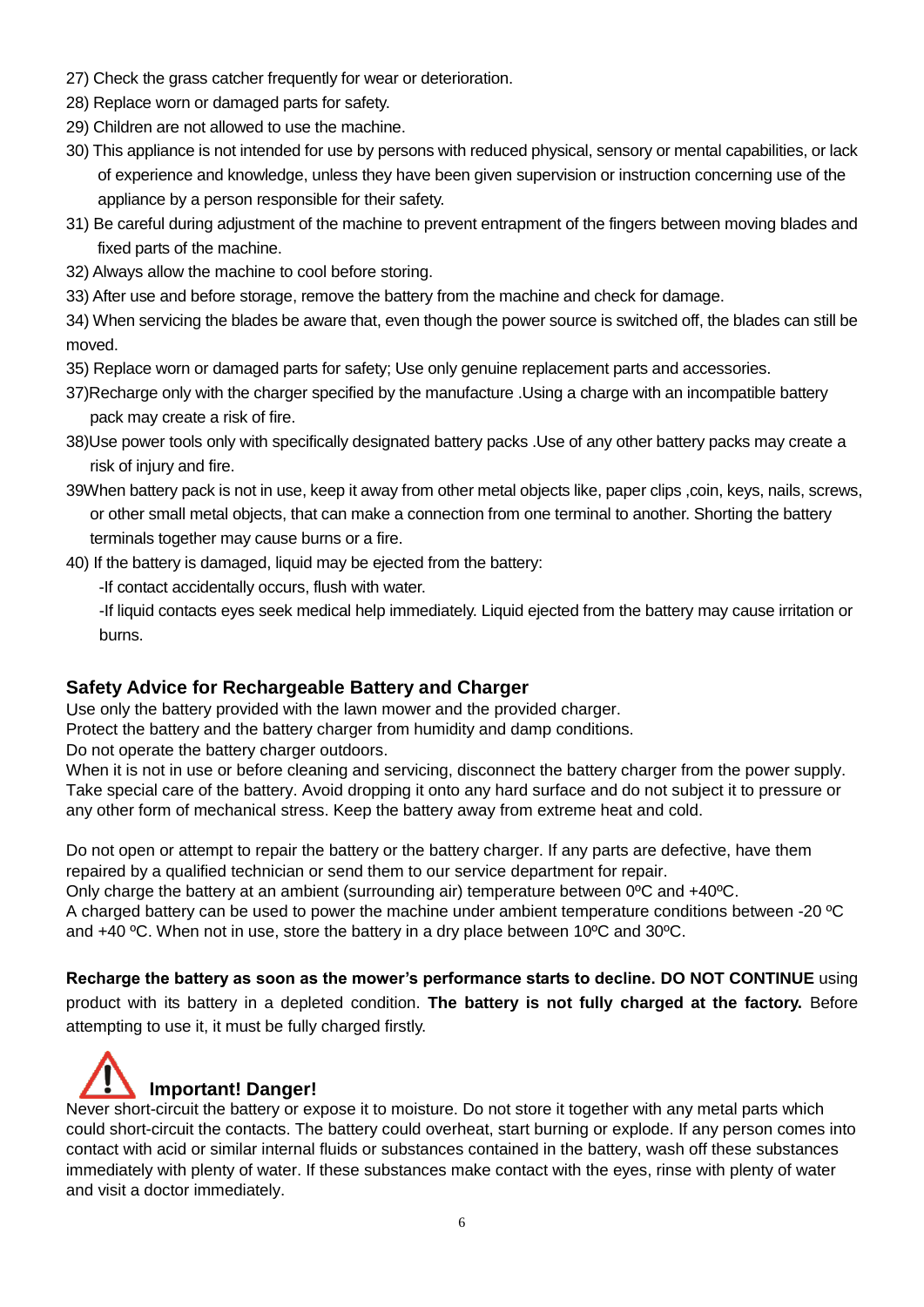

Do not dismantle the battery pack to get the battery cells out by yourself.

Do not place the rechargeable battery into fire or water. It can explode. The Rechargeable Battery should not be discarded to domestic refuse, regardless of whether used or unused. You should return it to a local battery collection point in accordance with Battery Regulations or return them to us suitably marked "Used Battery".

#### **3. GENERAL IDENTIFICATION**



#### Fig.1

- 
- - -
		-
- 1. On-off button 2. Lock off button 3. Switch box 4. Locking knob
- 5. Cable clamp 6. Grass catcher 7. Height adj. lever 8. Wheel cover
- 9. Battery door 10. Rear cover 11. Lower handle 12. Upper handle
- 
- -

#### 13.LED display

#### **4. TECHNICAL DATA**

| Model:                 | RM4140V / DYM101701      |
|------------------------|--------------------------|
| Rated Voltage:         | 40V d.c.                 |
| Rated Power:           | 550W                     |
| No Load Speed:         | $3100$ min <sup>-1</sup> |
| Grass catcher capacity | 50L                      |
| Cutting Width:         | 410mm                    |
| Net weight:            | 23.0kg                   |
| Height adjustment :    | 17-75mm, 6adjustment     |

|                               | RM4140V / DYM101701   |
|-------------------------------|-----------------------|
| Sound pressure level at the   | 79.9dB(A) K=3 dB(A)   |
| operator's position           |                       |
| Measured sound power          | 90.1dB(A) K=2.07dB(A) |
| level                         |                       |
| <b>Guaranteed Sound Power</b> | 96dB(A)               |
| level                         |                       |
| Vibration                     | $max.1.29m/s2$ K=1.5  |
|                               | m/s2                  |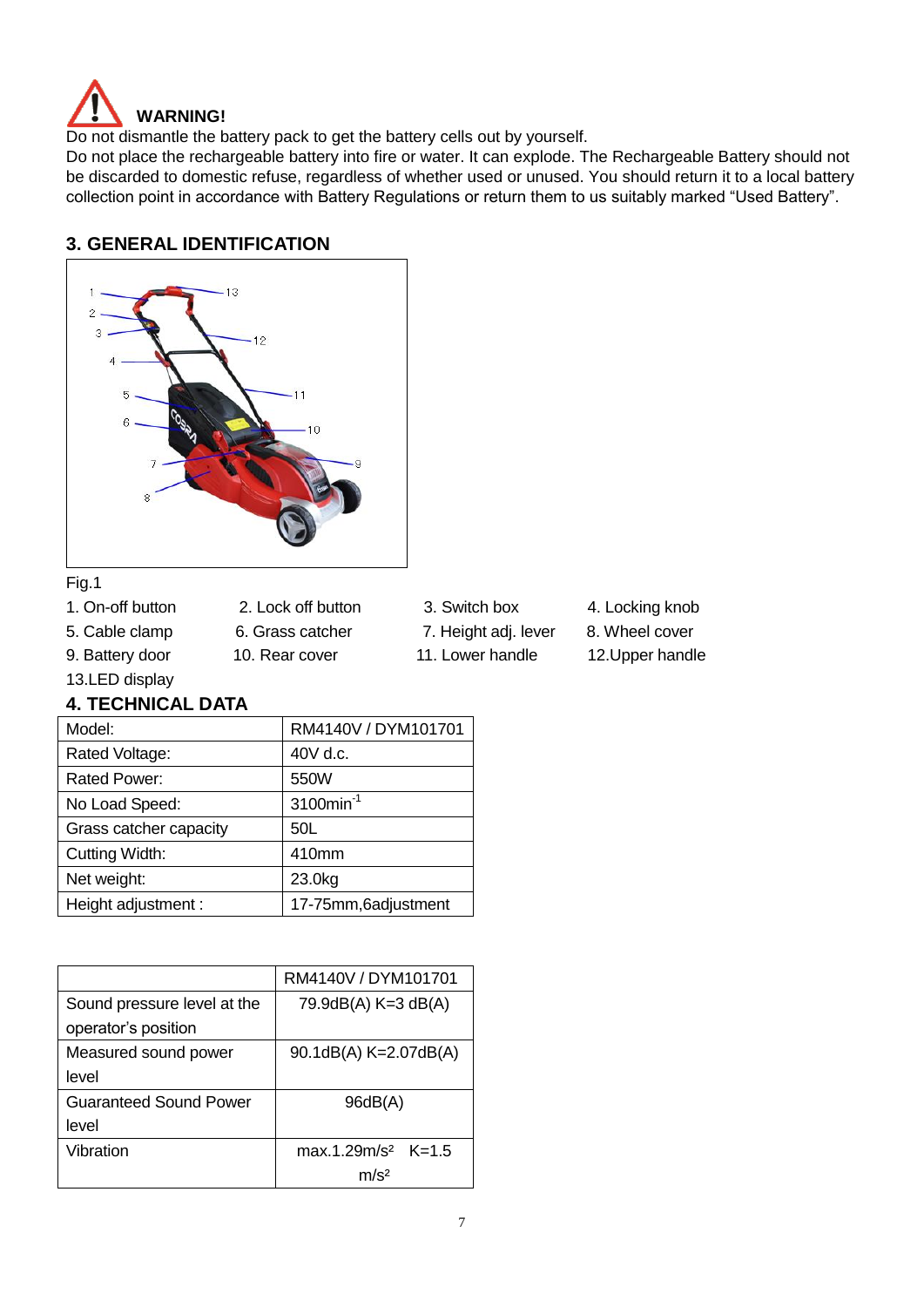| Battery                 | Lithium-ion          |
|-------------------------|----------------------|
|                         |                      |
| Model number            | DYMA72E              |
| Rated voltage           | 40Vdc                |
| Capacity                | 144Wh                |
| Number of battery cells | 20pcs                |
| Battery charger         |                      |
| Model number            | A72E                 |
| Input                   | 220-240VAC, 50Hz, 1A |
| Output                  | 40Vdc,2A             |
| Charging temp. range    | $0 - 40^{\circ}$ C   |

#### **5. ASSEMBLY**

#### **5.1 ASSEMBLY THE FOLDING HANDLE**

A) Fix the lower handlebars into the unit body with locking knobs, bolts and washers as Fig. 2A,/Fig.2B/Fig.2C shown.

B) Release the upper handlebars for folding. Connect the upper handle and the lower handle with locking knobs, bolts and washers. (Fig.2D)

C) Attach these to the position shown and then attaches the cable.(Fig.2E)







Fig.2A Fig. 2B Fig.2C



#### Fig. 2D Fig. 2E

#### **5.2 ASSEMBLY OF THE GRASS CATCHER**

Assemble the handle into the grass catcher (Fig.3A/3B/3C)

Insert one end with a projection into the grass catcher, and then fix the other end of the handle onto the grass catcher with the screw ST4.8\*19.

1. To fit: Raise the rear cover and hitch the grass catcher on the rear of the mower. (Fig.3D/Fig.3E/Fig.3F)

2. To remove: grasp and lift the rear cover, remove the grass catcher.

There is a level indicator on the top of the grass catcher that shows whether the catcher is empty or full: - The level indicator inflates if the catcher is not full during mowing. (Fig. 3G)

- If the catcher is full, the indicator collapses; once this happens stop mowing immediately and empty the catcher, make sure it is clean and ensure its meshwork is ventilated. (Fig. 3H)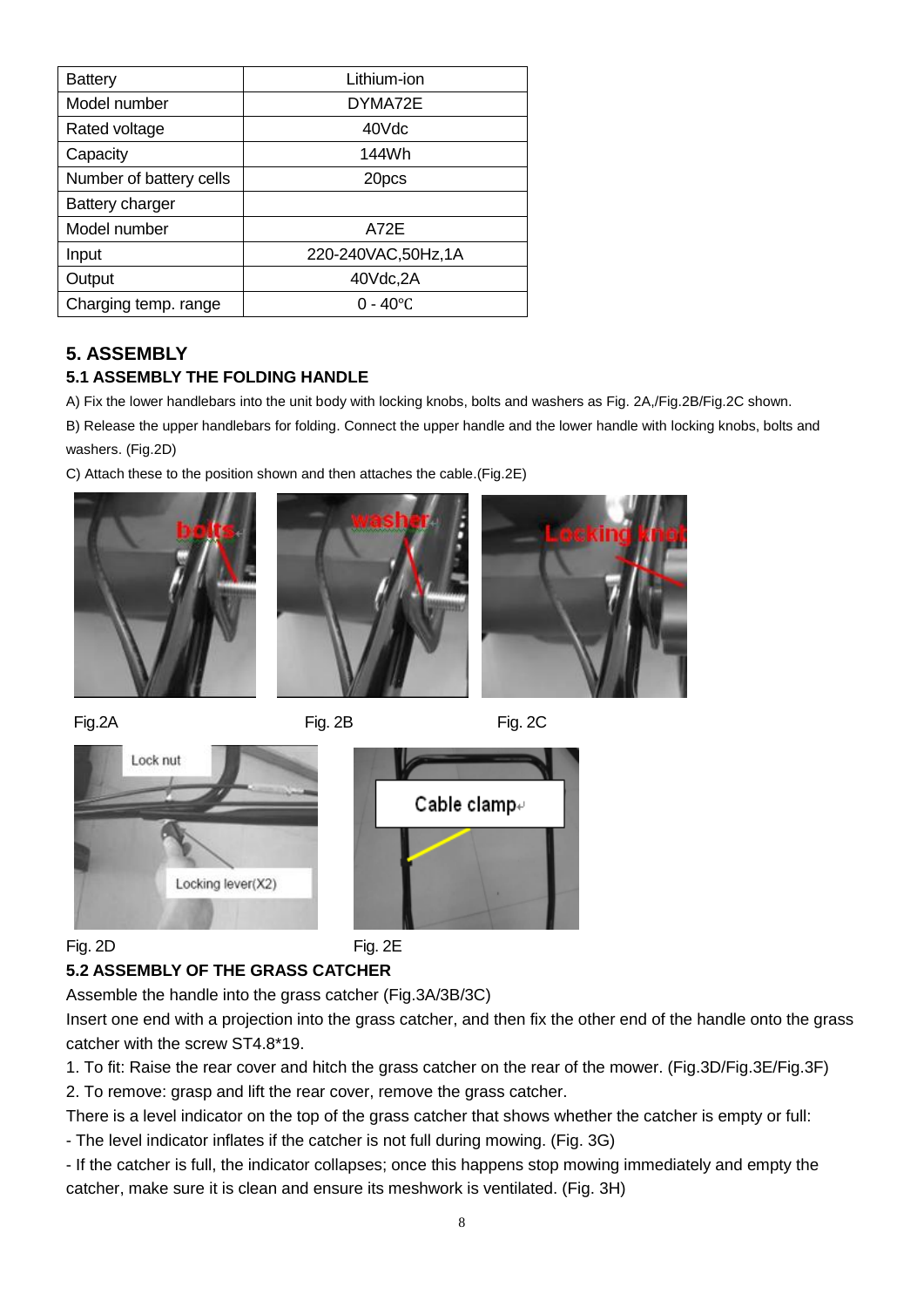## **A** IMPORTANT:

If the position of indicator opening is very dirty, the indicator will not inflate-in this case, clean the position of indicator opening immediately.





Fig.3A Fig.3B





Fig.3C Fig.3D





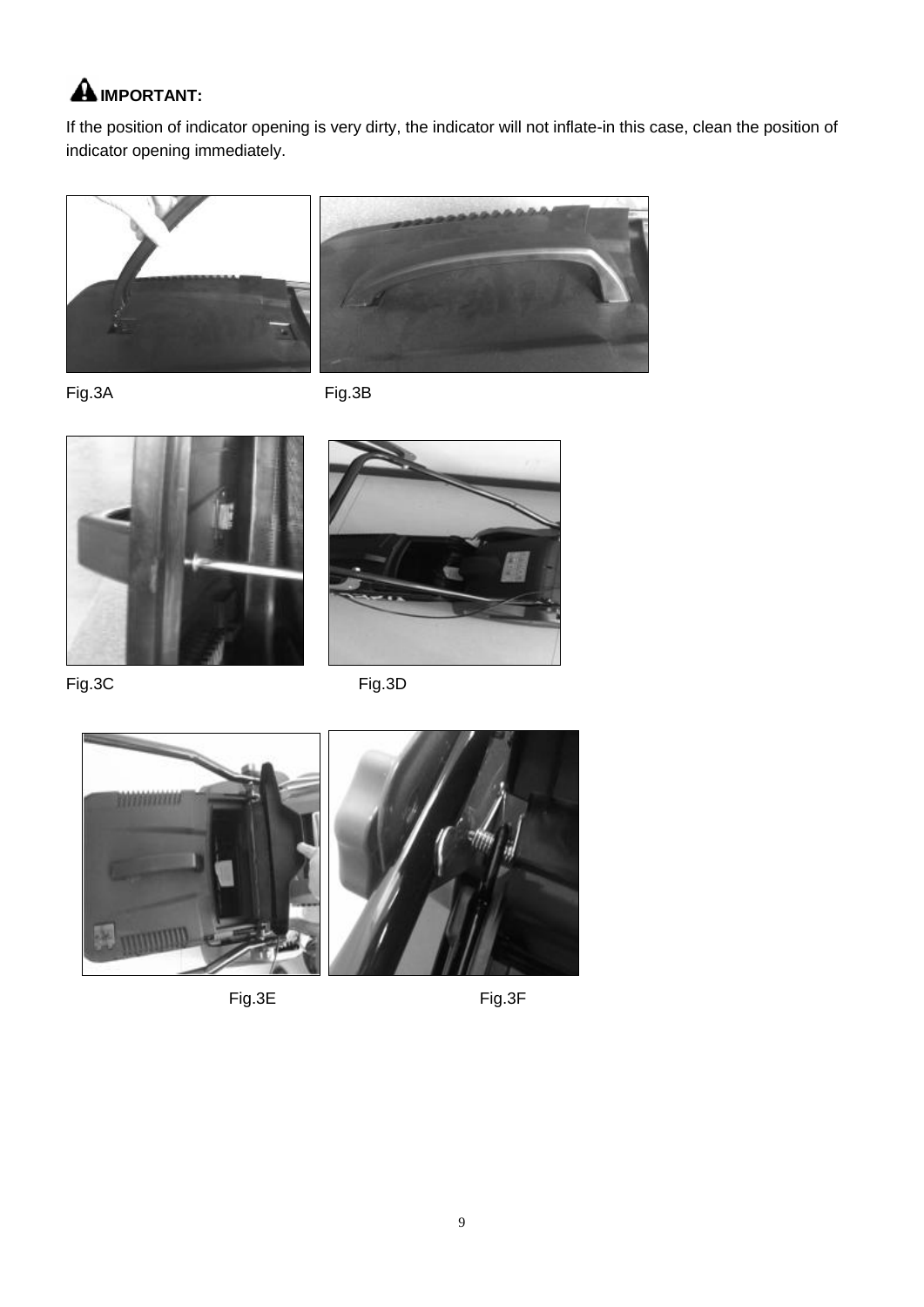

Fig.3G Fig.3H

#### **5.3 INSTALLING THE ISOLATOR KEY**

- 1. Press the button (1) and lift the battery door.(2) (Fig.4A)
- 2. Insert the isolator key into the slot.  $(Fig. 4B)$





Fig.4A



Fig.4B **5.4 INSTALLING THE BATTERY**

- **1.Open the battery door.**
- 2. Make sure the isolator key is switch off. Switch mark "1" is ON", "0" is "OFF". (Fig. 5A)
- 3. Insert the battery pack into battery holder.(Fig. 5B/Fig.5C)
- 4. Make sure the latch on bottom of battery pack snaps in place and that battery pack is fully seated. (Fig. 5B/Fig.5C)
- 5. Close the battery door. (Fig. 5B/Fig.5C /Fig. 5D)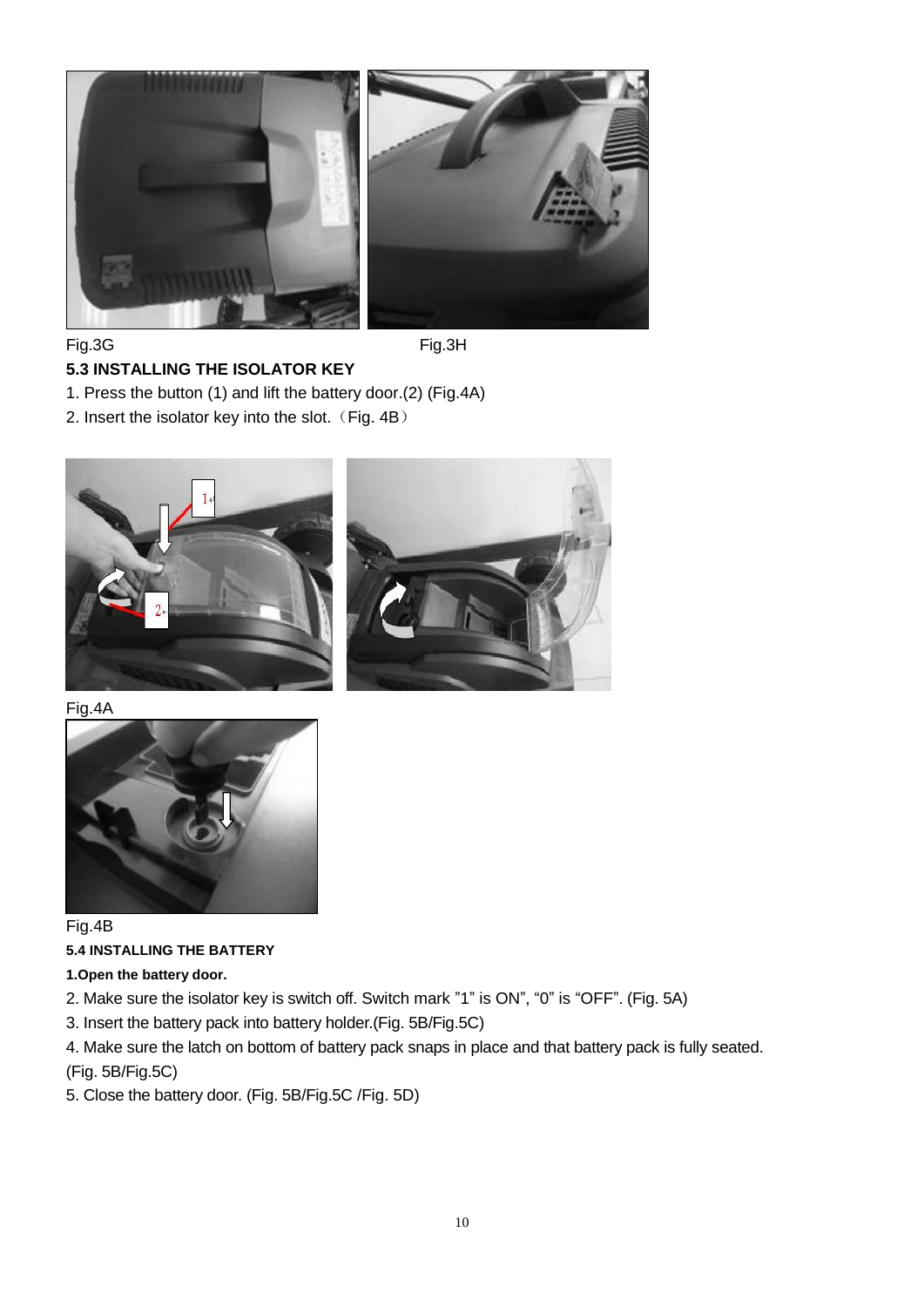

Fig.5A



#### **5.5 REMOVE THE BATTERY (Fig.6A/Fig.6B)**

- 1. Lift and hold up the battery door
- 2. Press and hold the battery latch button (1) at the bottom of the battery pack.
- 3. Remove battery pack from the product.





#### Fig.6A Fig.6B

#### **5.6 ADJUSTING THE HANDLE HEIGHT**

1. Back out the locking knobs which fixed the lower handle. (Fig.7A/Fig.7B)

2. Refer to Fit.7C, move the lower handle up and down, adjust it to the proper height. There is 3 adjusting heights to choose on this lawn mower; at 1 height, lower handle to the ground is highest, 3 height is the lowest. 3. Adjust to the required height, then fix the lower handle by the locking knobs.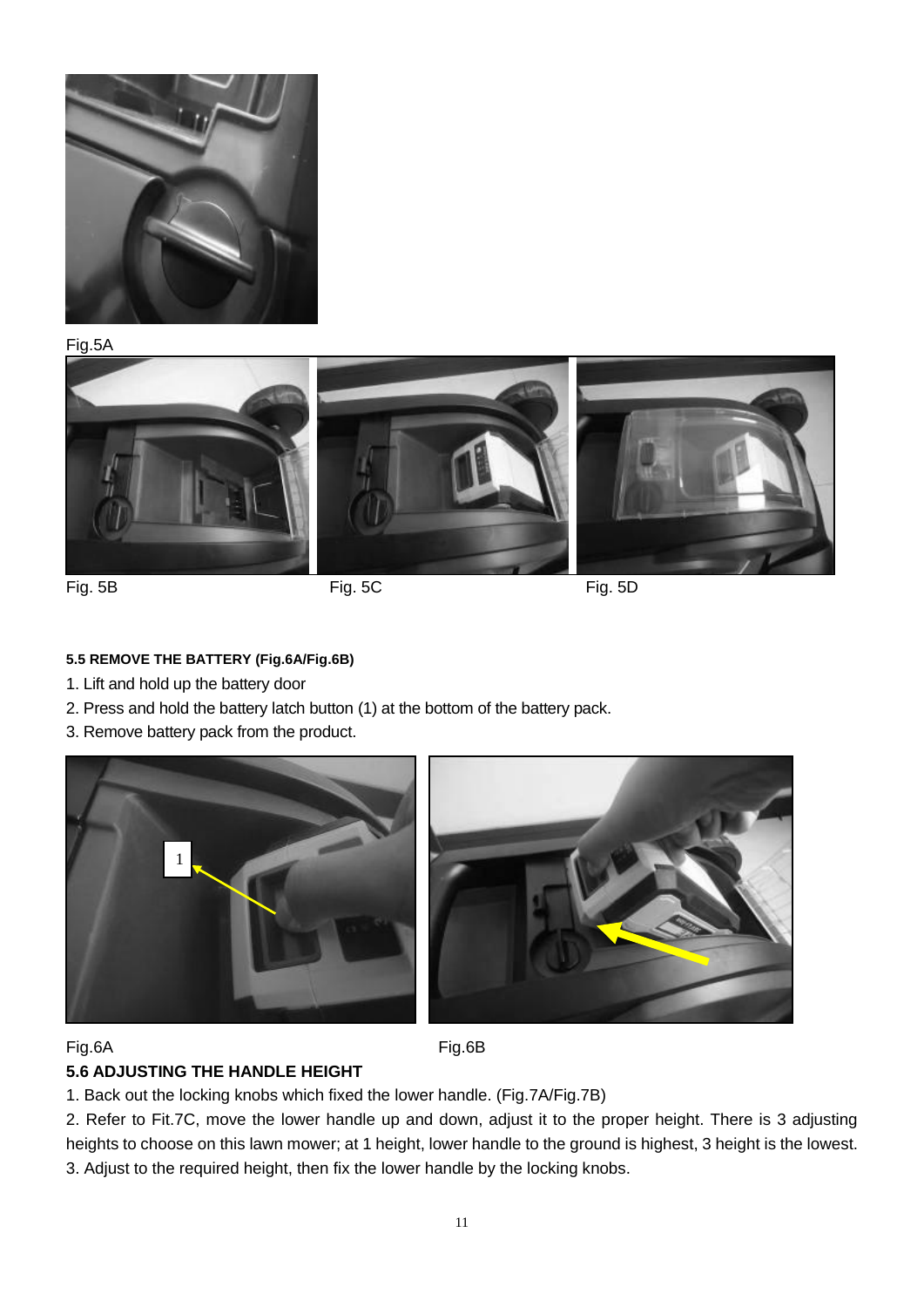**WARNING:** The left side and right side of lower handle must adjust to the same height.





Fig.7A Fig.7B



#### Fig.7C

#### **6. ADJUSTMENT OF THE CUTTING HEIGHT**

Apply outward pressure to disengage lever from the rack. Move the lever forward or back to adjust the height. The height (the blade to the ground) can be adjusted from 17mm (position 1) to 75mm (position 6), 6 height positions.



Fig.8A Position 6 Fig.8B Position 1

**WARNING:** Make this adjustment only when the blade is stopped.

**WARNING:** Disconnect the electric cord from the power supply.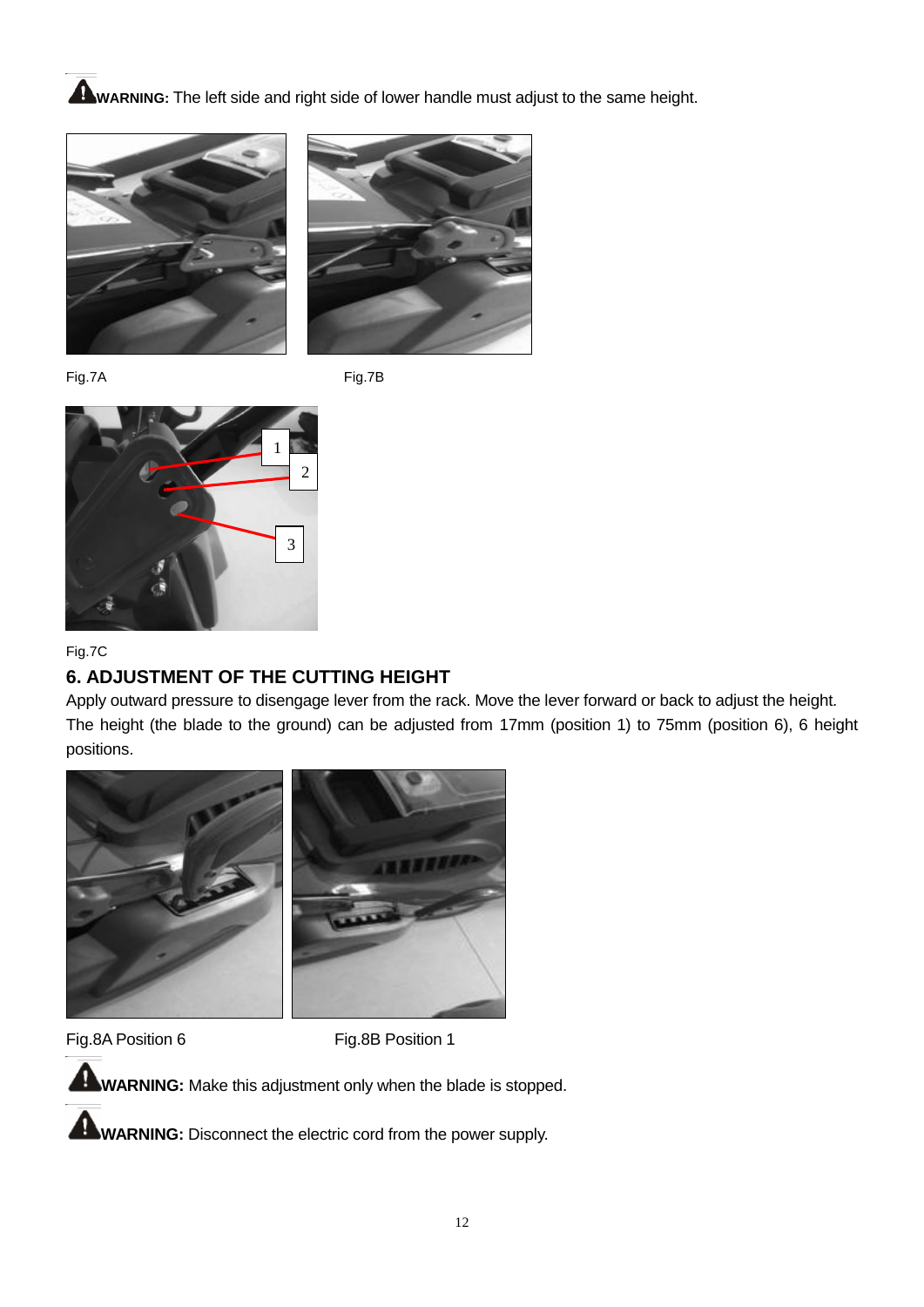#### **7. SAFETY PRECAUTIONS**

a) Always operate with the deflector or grass catcher in the correct position.

b) Always stop the motor before removing the grass catcher or adjusting the height of cut position.

c) Before mowing, remove all foreign objects from the lawn which may be thrown by the machine. While

mowing, stay alert for any foreign objects which may have been missed. (Fig.9A)

d) Never lift the rear of the mower while starting the motor or during normal operation. (Fig.9B)

e) Never place your hands or feel underneath the mower body or into the rear discharge chute while the motor is running. (Fig.9C)











Fig.9C **8. OPERATING INSTRUCTIONS 8.1. STARTING** Switch on the isolator key Start the motor as follows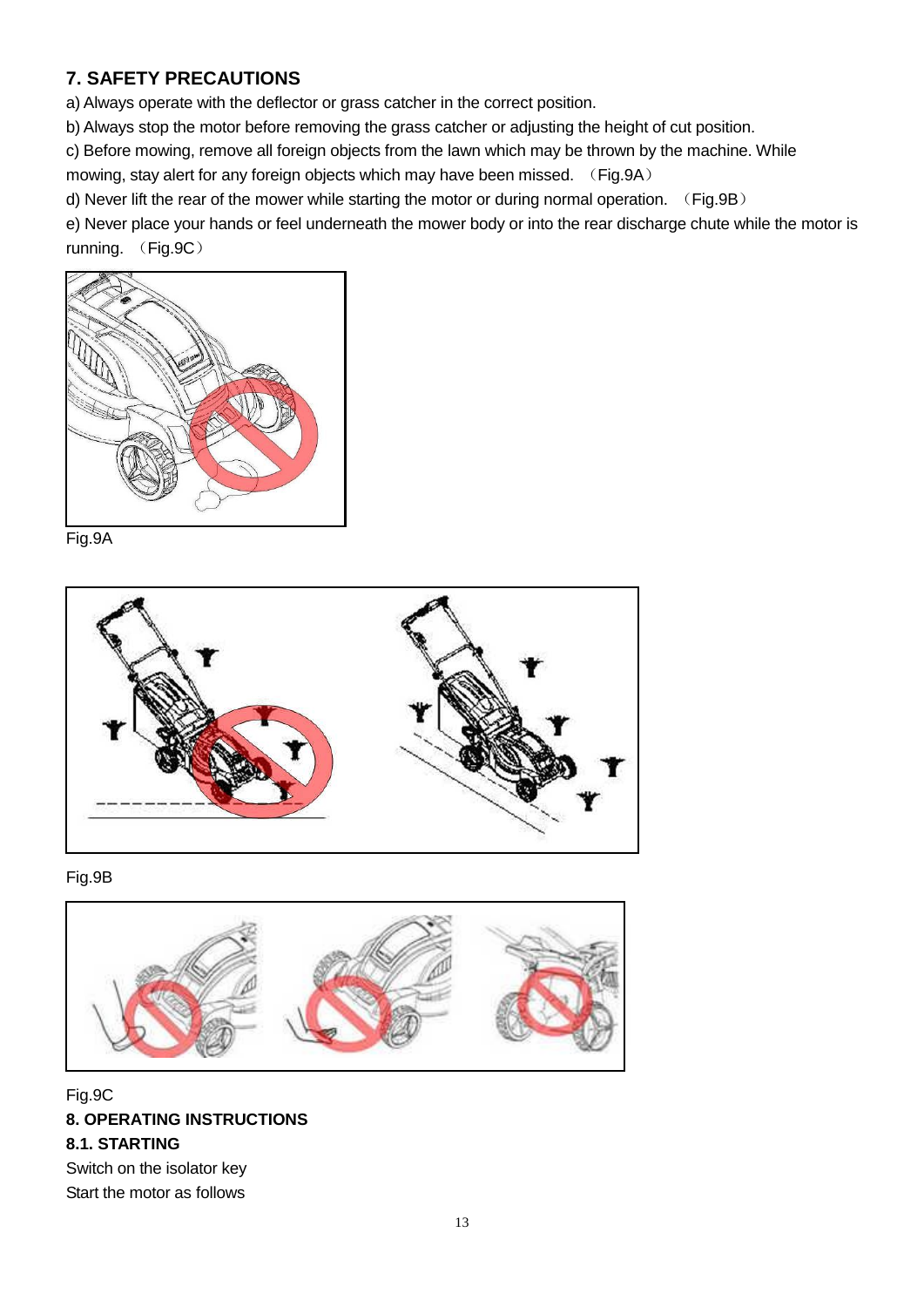a) Press the safety push-button (1).

b) And meanwhile, press any switch button (There are four buttons) (2), and keep it in grasp. Release button (1) Lift the front of the machine and switch off isolator key while crossing gravel or roads surface. If you release the switch button (A,B,C,D), the motor will stop.



Fig.10

**CAUTION!** The blade starts turning as soon as the motor is started.

**WARNING!** The cutting blade continues to rotate after the motor is switch off.

#### **8.2 LED INDICATOR**

Please refer to the following table for the meaning of LED display.

| Lawn mower status                         |  |                          |                       | Battery pack capacity                      | Abnormal                   | situation |
|-------------------------------------------|--|--------------------------|-----------------------|--------------------------------------------|----------------------------|-----------|
|                                           |  |                          |                       | indicator status (Press                    | indicator status           |           |
|                                           |  |                          |                       | "POWER" button $(1)$ )                     |                            |           |
|                                           |  |                          |                       | Green light $(2)$                          | Red light $(3)$            |           |
| The                                       |  | battery pack capacity is |                       | Four LEDs ON                               | N/A                        |           |
| between 75%~100%.                         |  |                          |                       |                                            |                            |           |
| The battery pack capacity is              |  |                          |                       | Three LEDs ON                              | N/A                        |           |
| between 50%~75%.                          |  |                          |                       |                                            |                            |           |
|                                           |  |                          |                       | The battery pack capacity is   Two LEDs ON | N/A                        |           |
| between 25%~50%.                          |  |                          |                       |                                            |                            |           |
| The battery pack capacity is   One LED ON |  |                          |                       |                                            | N/A                        |           |
| between 0%~25%.                           |  |                          |                       |                                            |                            |           |
| Motor blocked                             |  |                          |                       | N/A                                        | <b>ON</b>                  |           |
| The battery pack is low voltage           |  | N/A                      | <b>Flashing Twice</b> |                                            |                            |           |
| Overheat of motor controller              |  |                          |                       | N/A                                        | <b>Flashing Frequently</b> |           |
|                                           |  |                          |                       |                                            |                            |           |

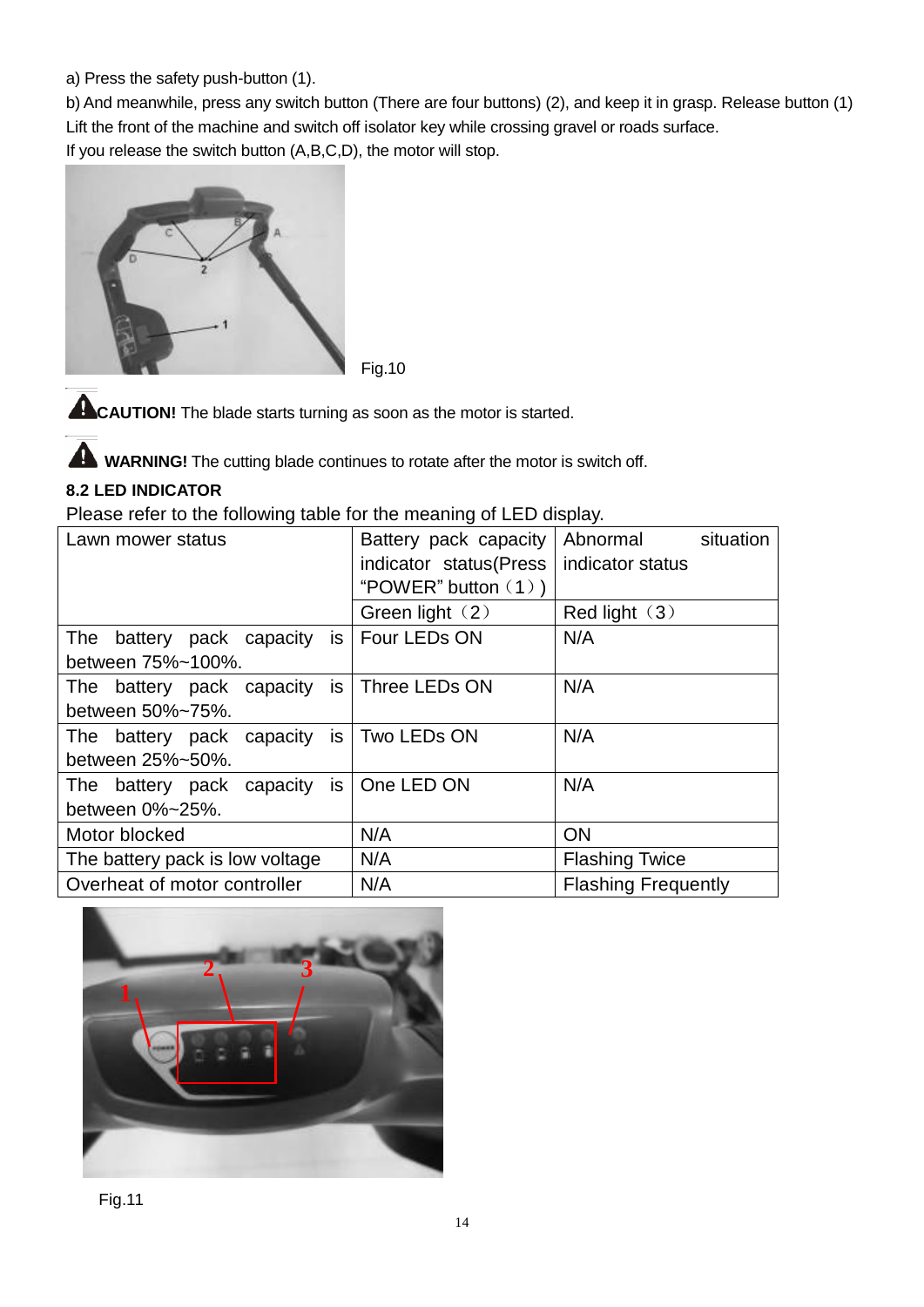#### **8.3 FOR THE BEST RESULTS WHEN MOWING**

Clear the lawn of debris. Be sure that the lawn is clear of stones, sticks, wire or other foreign objects, which could be accidentally be thrown out by the mower in any direction and cause serious personal injury to the operator and others as well as damage to property and surrounding objects. Do not cut wet grass. For effective mowing do not cut wet grass, because it tends to stick to the underside of the deck preventing proper collection of the grass clippings. Cut no more than 1/3 the length of the grass. The recommended cut for mowing is 1/3 the length of the grass. Ground speed will need to be adjusted, so the clippings can be dispersed evenly into the lawn. For especially heavy cutting in thick grass it may be necessary to use one of the slowest speeds in order to get a clean well mowed cut. When mowing long grass you may have to cut the lawn in two passes, lowering the blade another 1/3 of the length for the second cut and perhaps cutting in a different pattern than was used the first time. Overlapping the cut a little on each pass will also help to clean up any stray clippings left on the lawn. Clean the underside of deck. Be certain to clean the underside of the cutting deck after each use to avoid a build-up of grass, which would prevent proper mulching. Always remove the starter isolator before cleaning. Mowing leaves. The mowing of leaves can also be beneficial to your lawn. When mowing leaves make sure they are dry and are not laying too thick on the lawn. Do not wait for all the leaves to be off the trees before you mow.

A WARNING: if you strike a foreign object, stop the motor. Switch off the isolator key, thoroughly inspect

the mower for any damage and repair the damage before restarting and operating the mower. Extensive vibration of the mower during operation is an indication of damage. The unit should be promptly inspected and repaired.

#### **9. BLADE**

The blade is made of pressed steel. Ensure that it is always balanced (an unbalanced blade will cause dangerous vibrations). To check for balance, insert a round rod through the central hole and support the blade horizontally. A balance blade will remain horizontal. If the blade is not balanced the heavy end will rotate downwards. Reshape the heavy end until the blade is currently balanced, or replace the blade. To remove the blade (1), unscrew the blade screw (2) and replace any parts, which are damaged.

When reassembling, make sure that the cutting edges face in the direction of the motor rotation. The blade screw (2) must be torque to 20N.m.

## **WARNING: For service, replace the blade with Cobra blade: 263002917 or 263003498**



Fig.12

**WARNING:** Disconnect the electric cord from the power supply.

**WARNING:** Protect hands by using heavy gloves or a rag to grasp the cutting blades when replacing the blade.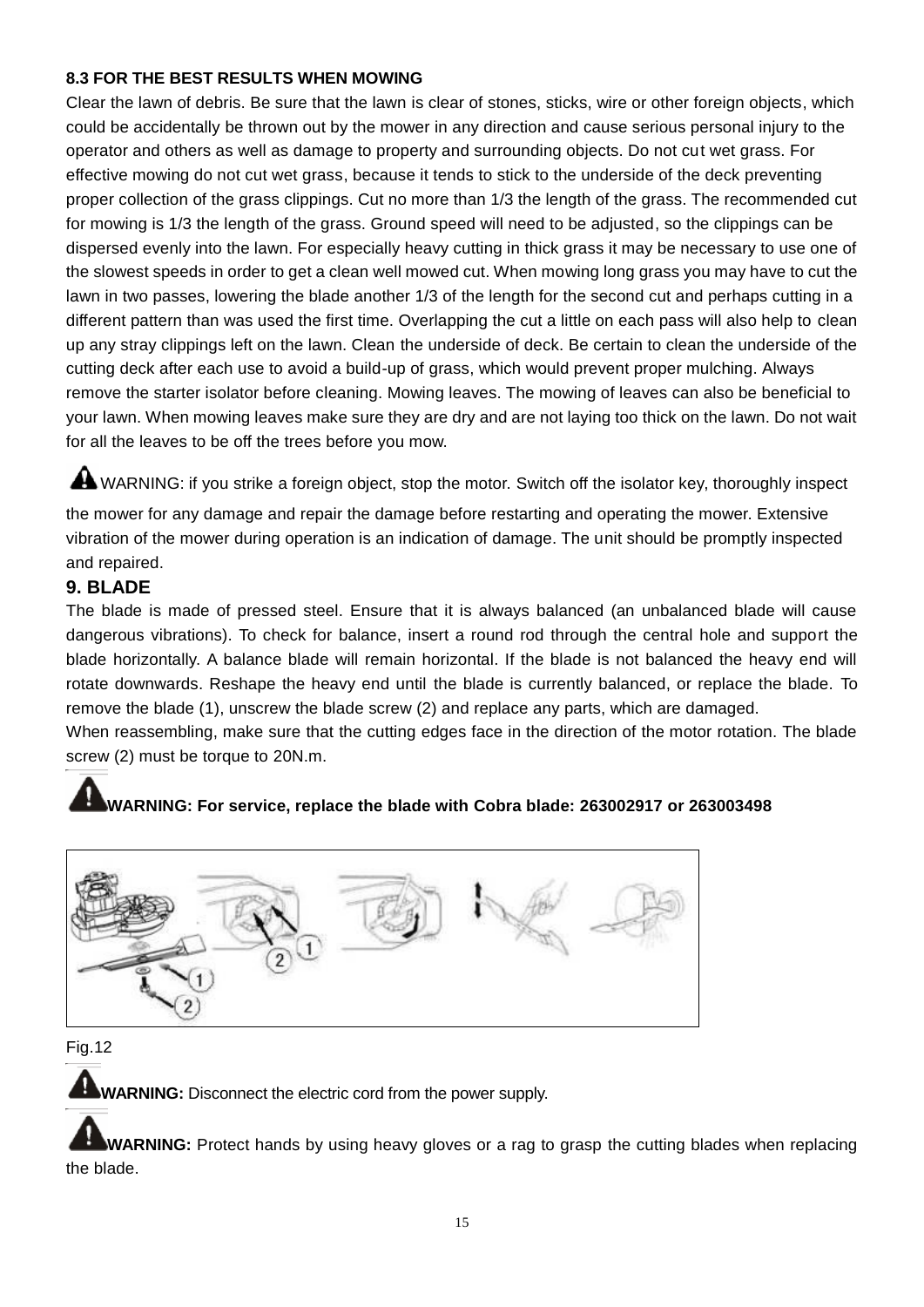## **10. MAINTENANCE AND CARE**

## **Warning**: **Before performing any Maintenance or cleaning work, Always remove the battery and switch off the isolator key!**

Do not spray the unit with water. Ingress of water may destroy the switch-plug combination unit and the electric motor. Clean the unit with a cloth, hand brush, etc.

#### **Expert inspection is required, do not make any adjustment by yourself, must contact to customer Service centre:**

- a) if the lawn mower strikes an object.
- b) if the motor stops suddenly
- c) if the blade is bent (do not align!)
- d) if the motor shaft is bent (do not align!)
- e) if a short-circuit occurs when the cable is connected.
- f) If the V-belt is defective, where fitted.
- h) Use only manufacturer's recommended replacement parts and accessories.

#### **11. TROUBLESHOOTING**

#### **Fault Remedial action**

|                               |                            | wuwanai action                                                        |                                                                             |  |  |
|-------------------------------|----------------------------|-----------------------------------------------------------------------|-----------------------------------------------------------------------------|--|--|
| Motor does not run            |                            | Turn power on                                                         |                                                                             |  |  |
|                               |                            |                                                                       | Start on short grass or on an area which has already been mown.             |  |  |
|                               |                            | Clean discharge channel/housing -the mowing blade must rotate freely. |                                                                             |  |  |
|                               |                            | Correct the cutting height.                                           |                                                                             |  |  |
| Motor power drops             |                            | Correct the cutting height.                                           |                                                                             |  |  |
|                               |                            | Clean discharge channel/housing                                       |                                                                             |  |  |
|                               |                            | Have mowing blade resharpened /replaced-> customer Service centre.    |                                                                             |  |  |
| Grass catcher is not filled   |                            | Correct the cutting height                                            |                                                                             |  |  |
|                               |                            | Allow the lawn to dry                                                 |                                                                             |  |  |
|                               |                            | Have mowing blade resharpened /replaced - customer Service centre.    |                                                                             |  |  |
|                               |                            |                                                                       | Clean the grille on the grass catcher                                       |  |  |
|                               |                            | Clean the discharge channel /housing                                  |                                                                             |  |  |
| Wheel drive does not function |                            | Check the V-belt / gears  ightarrow customer Service centre.          |                                                                             |  |  |
| (Power Drive Only)            |                            | Check the drive wheels for damage                                     |                                                                             |  |  |
| Machine leaves ragged         |                            | Height of cut too low, increase height of cut.                        |                                                                             |  |  |
| finish                        |                            | Cutting Blade Blunt, have the blade re-sharpened or replaced          |                                                                             |  |  |
| <b>Problem</b>                | Possible cause             |                                                                       | <b>Possible solution</b>                                                    |  |  |
| Motor does not run            | Power Turn off             |                                                                       | Turn power on                                                               |  |  |
|                               | Grass too long             |                                                                       | Increase the height of cut and<br>move<br>machine to shorter grass to start |  |  |
|                               | <b>Blade blocked</b>       |                                                                       | Clean discharge channel/housing                                             |  |  |
| Machine leaves                | Height of cut too low      |                                                                       | Increase height of cut                                                      |  |  |
| ragged finish                 | <b>Cutting Blade Blunt</b> |                                                                       | Replace the blade                                                           |  |  |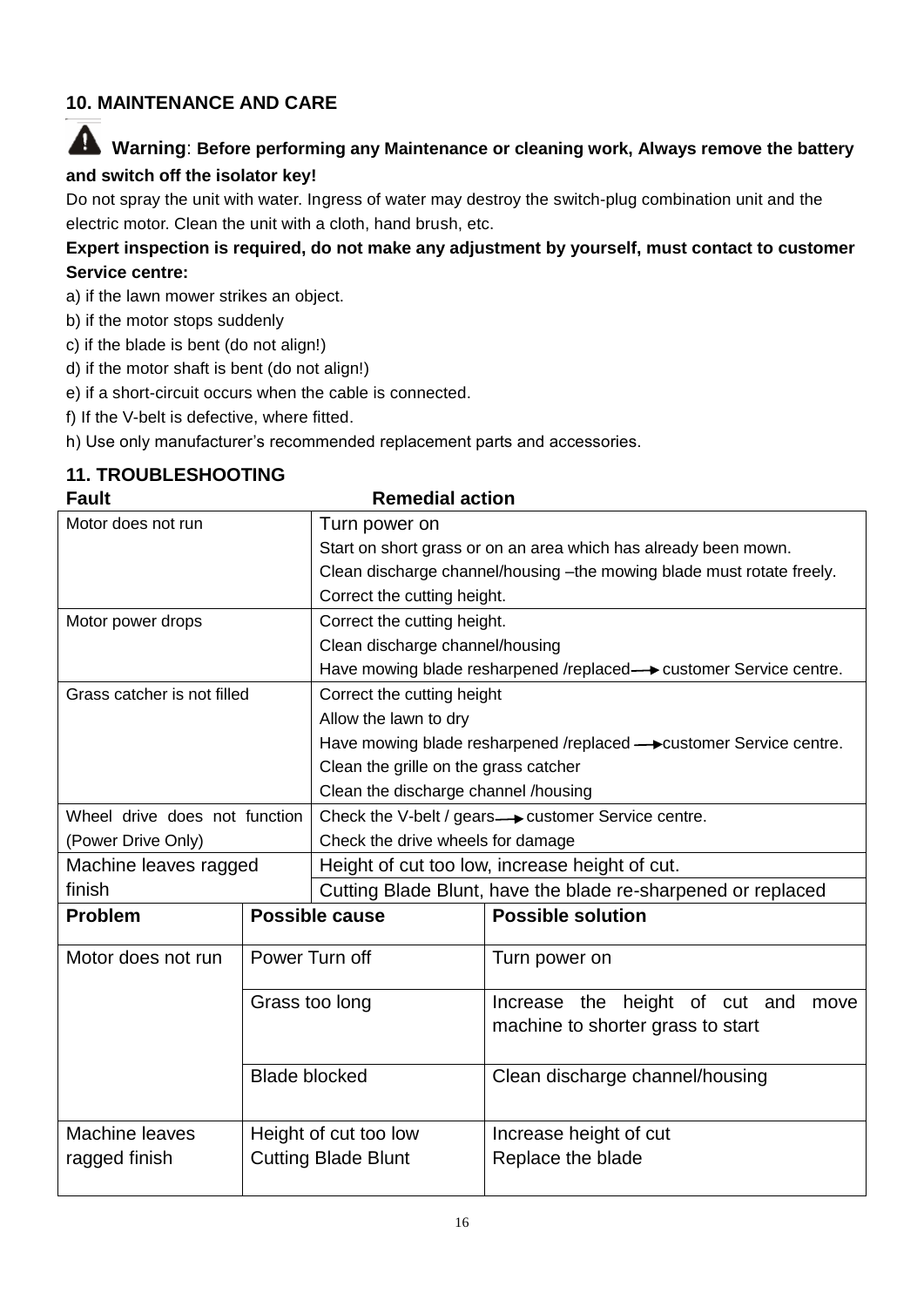**Warning**: before performing any maintenance or cleaning work, always remove the battery and switch off the isolator key! Continue only with a stopped motor and standstill cutter..

**CAUTION!** Faults which can not be rectified with the aid of this table may be rectified by a specialist company only (Cobra Dealer Support).

#### **12. ENVIRONMENTALLY FRIENDLY DISPOSAL**



According to EU directive 2012/19/EU on electric and electronic equipment and its implementation into national law, all electric tools must be separately collected and environmentally friendly recycled. Alternative disposal: If the owner of the power tool does not return the tool to the manufacturer, he is responsible for proper disposal at a designated collection point that prepares the device for recycling according to national recycling laws and

regulations.This does not include accessories and tools without electric or electronic components.

#### **13. WARRANTY**

This product is warranted in accordance with legal regulations for a 24 month period effective from the date of purchase by the first user.

This product will not be covered if used in a commercial application.

This warranty covers all material or production failures, it does not include: defects from normal wear and tear, parts such as, bearings, brushes, cables, air cleaning elements, brake pad, clutch disc, tyre, wheel, recoil starter rope, belts, cutter blades, plugs, lubricant oils and grease or accessories. Damage or defects resulting from abuse, accidents or alterations, natural fading of painted or plated surfaces, sheet peeling and other natural deterioration.

Any damage that occurs from the use of non-genuine Cobra parts will not be covered.

We reserve the right to reject any claim where the purchase cannot be verified or when it is clear that the product was not maintained properly. (Clean ventilation slots, carbon brushes and serviced regularly)

Expenses incidental to the warranty claim that are not covered;

-Compensation for loss of time, commercial loss or rental costs of substitute product.

-Costs incurred for transportation to and from the dealership.

Any damage that occurs from the following will not be covered; exposure of the product to smoke and soot, chemical agents, bird droppings or other animal waste, seawater, sea breeze, salt or other environmental phenomena.

Any damage resulting from operating methods other than those indicated in the owner's manual will not be covered.

Your purchase receipt must be kept as proof for date of purchase. Your un-dismantled mower must be returned to your dealer in an acceptably clean state, accompanied by your proof of purchase.

#### **Please Register Your Mower**

If your dealer did not collect registration information from you, please take a few minutes and register your purchase with Cobra. You can register by completing and mailing the registration card that should be in the box or by going online to:

[www.cobragarden.co.uk](http://www.cobragarden.co.uk/) and clicking on Product Registration.